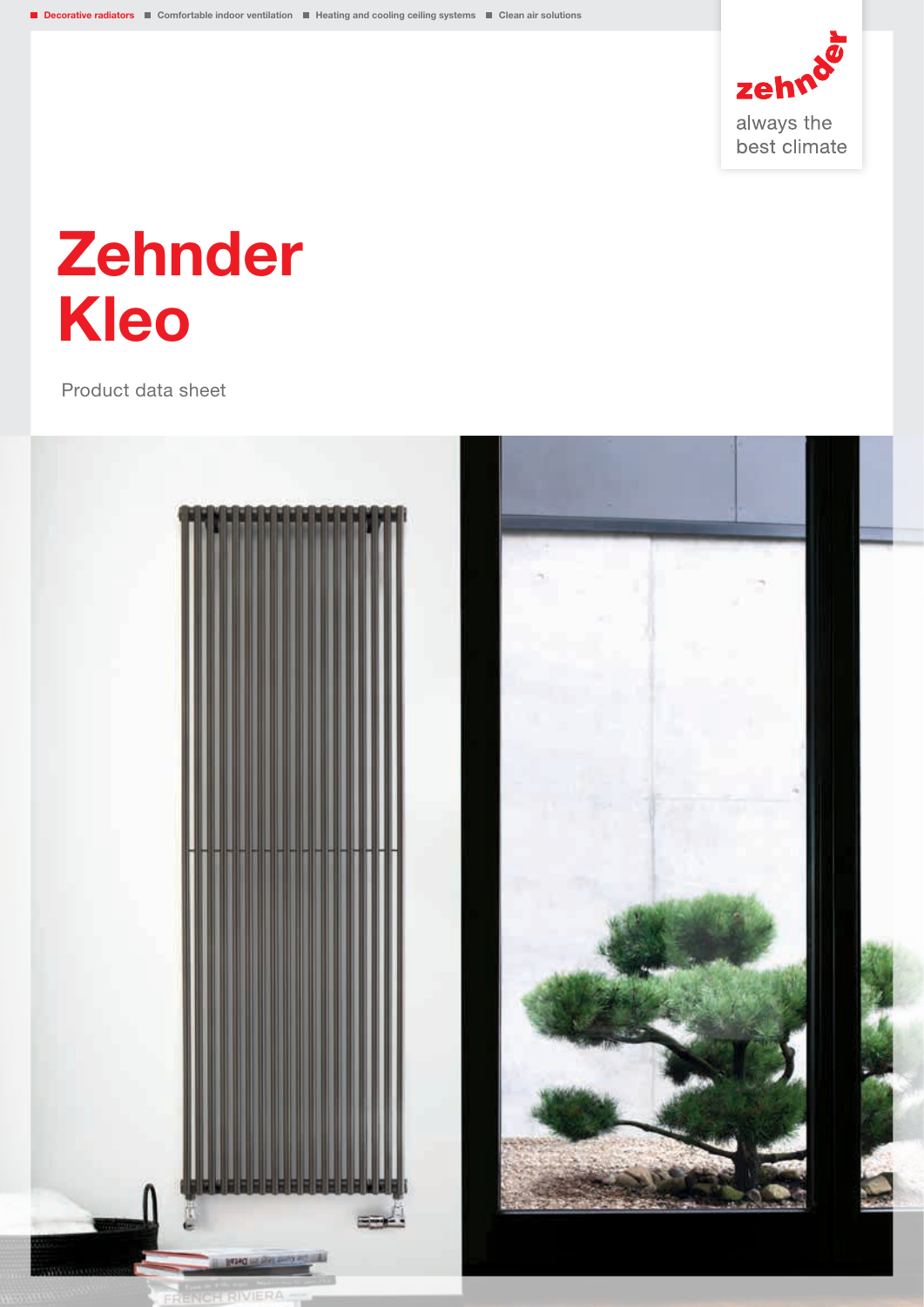## Zehnder Kleo



Zehnder Kleo is sophisticated and functional. Its elegant, open and transparent construction is supported by high performance and a lot more: Retrofit models are available for existing pipework. Special solutions are also readily available. Zehnder Kleo is also available as a room divider. Available in almost any colour and finish from the Zehnder colour chart.

## **Benefits**

- Retrofit models available for existing pipework, providing simple installation for renovation projects
- Light, seamless design through its element construction
- Special solutions support a wide range of application, such as room divider
- High proportion of radiation ensures comfort
- Complies with statutory safety regulations
- Compatible with a heat pump and/or low-temperature systems

#### Model overview



Model horizontal single-layer Model horizontal double-layer

#### Model KLH, 1-layer

Technical specifications for length 1000 mm

| <b>Model</b>   | H    | т  | Thermal output            |             |             |  |
|----------------|------|----|---------------------------|-------------|-------------|--|
|                |      |    | 75/65/20 °C <sup>1)</sup> | 70/55/20 °C | 55/45/20 °C |  |
|                | mm   | mm | Watt                      | Watt        | Watt        |  |
| <b>KLH-022</b> | 233  | 55 | 279                       | 230         | 151         |  |
| <b>KLH-028</b> | 299  | 55 | 371                       | 305         | 201         |  |
| <b>KLH-035</b> | 365  | 55 | 466                       | 383         | 252         |  |
| <b>KLH-042</b> | 431  | 55 | 564                       | 464         | 306         |  |
| <b>KLH-048</b> | 497  | 55 | 654                       | 534         | 345         |  |
| <b>KLH-055</b> | 563  | 55 | 739                       | 603         | 390         |  |
| <b>KLH-061</b> | 629  | 55 | 824                       | 673         | 435         |  |
| <b>KLH-068</b> | 695  | 55 | 909                       | 742         | 480         |  |
| <b>KLH-075</b> | 761  | 55 | 993                       | 810         | 524         |  |
| <b>KLH-081</b> | 827  | 55 | 1076                      | 878         | 568         |  |
| <b>KLH-088</b> | 893  | 55 | 1159                      | 946         | 612         |  |
| <b>KLH-094</b> | 959  | 55 | 1241                      | 1013        | 655         |  |
| <b>KLH-101</b> | 1025 | 55 | 1323                      | 1082        | 702         |  |
| <b>KLH-108</b> | 1091 | 55 | 1405                      | 1149        | 746         |  |
| <b>KLH-114</b> | 1157 | 55 | 1485                      | 1214        | 788         |  |
| <b>KLH-121</b> | 1223 | 55 | 1566                      | 1280        | 831         |  |
| <b>KLH-127</b> | 1289 | 55 | 1646                      | 1346        | 874         |  |
| <b>KLH-134</b> | 1355 | 55 | 1725                      | 1410        | 916         |  |
| <b>KLH-141</b> | 1421 | 55 | 1804                      | 1475        | 958         |  |
| <b>KLH-147</b> | 1487 | 55 | 1882                      | 1539        | 999         |  |
| <b>KLH-154</b> | 1553 | 55 | 1960                      | 1602        | 1040        |  |
| <b>KLH-160</b> | 1619 | 55 | 2038                      | 1666        | 1082        |  |
| <b>KLH-167</b> | 1685 | 55 | 2115                      | 1729        | 1123        |  |
| <b>KLH-174</b> | 1751 | 55 | 2191                      | 1791        | 1163        |  |
| <b>KLH-180</b> | 1817 | 55 | 2267                      | 1850        | 1197        |  |
| <b>KLH-187</b> | 1883 | 55 | 2342                      | 1918        | 1249        |  |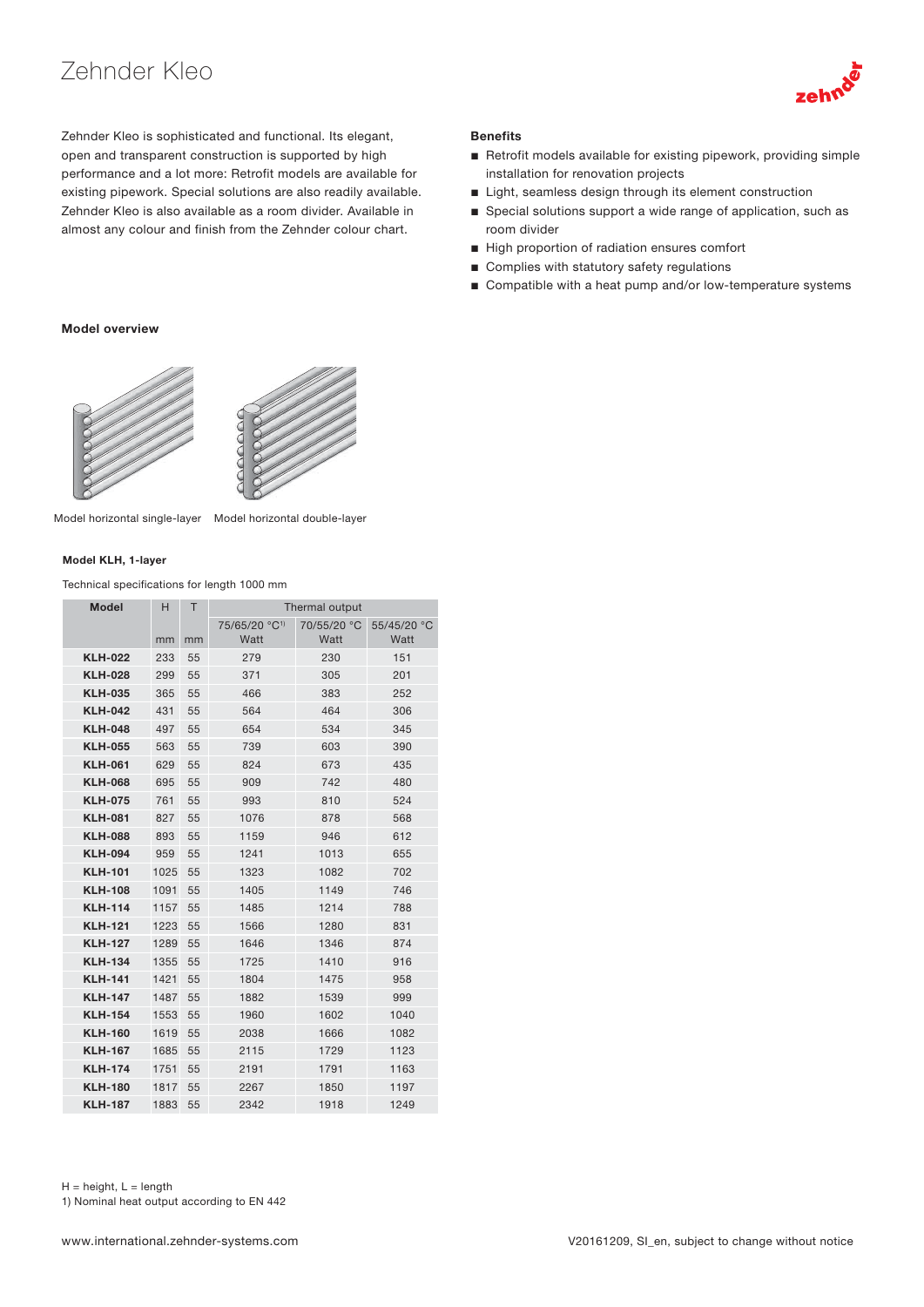# Zehnder Kleo



#### Model KLH, 1-layer

Technical specifications for length 1000 mm

| <b>Model</b>   | н       | т  | Thermal output                    |                     |                     |
|----------------|---------|----|-----------------------------------|---------------------|---------------------|
|                | mm      | mm | 75/65/20 °C <sup>1)</sup><br>Watt | 70/55/20 °C<br>Watt | 55/45/20 °C<br>Watt |
| <b>KLH-193</b> | 1949    | 55 | 2417                              | 1979                | 1289                |
| <b>KLH-200</b> | 2015 55 |    | 2492                              | 2041                | 1330                |
| <b>KLH-207</b> | 2081    | 55 | 2566                              | 2101                | 1369                |
| <b>KLH-213</b> | 2147    | 55 | 2639                              | 2161                | 1408                |

#### Model KLHD, 2-layer

Technical specifications for length 1000 mm

| <b>Model</b>    | н    | Τ  | Thermal output                    |                     |                     |  |
|-----------------|------|----|-----------------------------------|---------------------|---------------------|--|
|                 | mm   | mm | 75/65/20 °C <sup>1)</sup><br>Watt | 70/55/20 °C<br>Watt | 55/45/20 °C<br>Watt |  |
| <b>KLHD-022</b> | 233  | 72 | 540                               | 440                 | 284                 |  |
| <b>KLHD-028</b> | 299  | 72 | 670                               | 546                 | 352                 |  |
| <b>KLHD-035</b> | 365  | 72 | 795                               | 648                 | 418                 |  |
| <b>KLHD-042</b> | 431  | 72 | 917                               | 747                 | 482                 |  |
| <b>KLHD-048</b> | 497  | 72 | 1036                              | 844                 | 544                 |  |
| <b>KLHD-055</b> | 563  | 72 | 1153                              | 940                 | 606                 |  |
| <b>KLHD-061</b> | 629  | 72 | 1268                              | 1033                | 666                 |  |
| <b>KLHD-068</b> | 695  | 72 | 1382                              | 1126                | 726                 |  |
| <b>KLHD-075</b> | 761  | 72 | 1494                              | 1217                | 785                 |  |
| <b>KLHD-081</b> | 827  | 72 | 1604                              | 1307                | 843                 |  |
| <b>KLHD-088</b> | 893  | 72 | 1713                              | 1396                | 900                 |  |
| <b>KLHD-094</b> | 959  | 72 | 1821                              | 1484                | 957                 |  |
| <b>KLHD-101</b> | 1025 | 72 | 1928                              | 1571                | 1013                |  |
| <b>KLHD-108</b> | 1091 | 72 | 2034                              | 1657                | 1069                |  |
| <b>KLHD-114</b> | 1157 | 72 | 2140                              | 1744                | 1124                |  |
| <b>KLHD-121</b> | 1223 | 72 | 2244                              | 1829                | 1179                |  |
| <b>KLHD-127</b> | 1289 | 72 | 2347                              | 1912                | 1233                |  |
| <b>KLHD-134</b> | 1355 | 72 | 2450                              | 1996                | 1287                |  |
| <b>KLHD-141</b> | 1421 | 72 | 2552                              | 2080                | 1341                |  |
| <b>KLHD-147</b> | 1487 | 72 | 2653                              | 2162                | 1394                |  |
| <b>KLHD-154</b> | 1553 | 72 | 2754                              | 2244                | 1447                |  |
| <b>KLHD-160</b> | 1619 | 72 | 2854                              | 2326                | 1499                |  |
| <b>KLHD-167</b> | 1685 | 72 | 2954                              | 2407                | 1552                |  |
| <b>KLHD-174</b> | 1751 | 72 | 3053                              | 2488                | 1604                |  |
| <b>KLHD-180</b> | 1817 | 72 | 3152                              | 2568                | 1656                |  |
| <b>KLHD-187</b> | 1883 | 72 | 3250                              | 2648                | 1708                |  |
| <b>KLHD-193</b> | 1949 | 72 | 3347                              | 2727                | 1758                |  |
| <b>KLHD-200</b> | 2015 | 72 | 3444                              | 2806                | 1809                |  |
| <b>KLHD-207</b> | 2081 | 72 | 3541                              | 2885                | 1860                |  |
| <b>KLHD-213</b> | 2147 | 72 | 3637                              | 2964                | 1911                |  |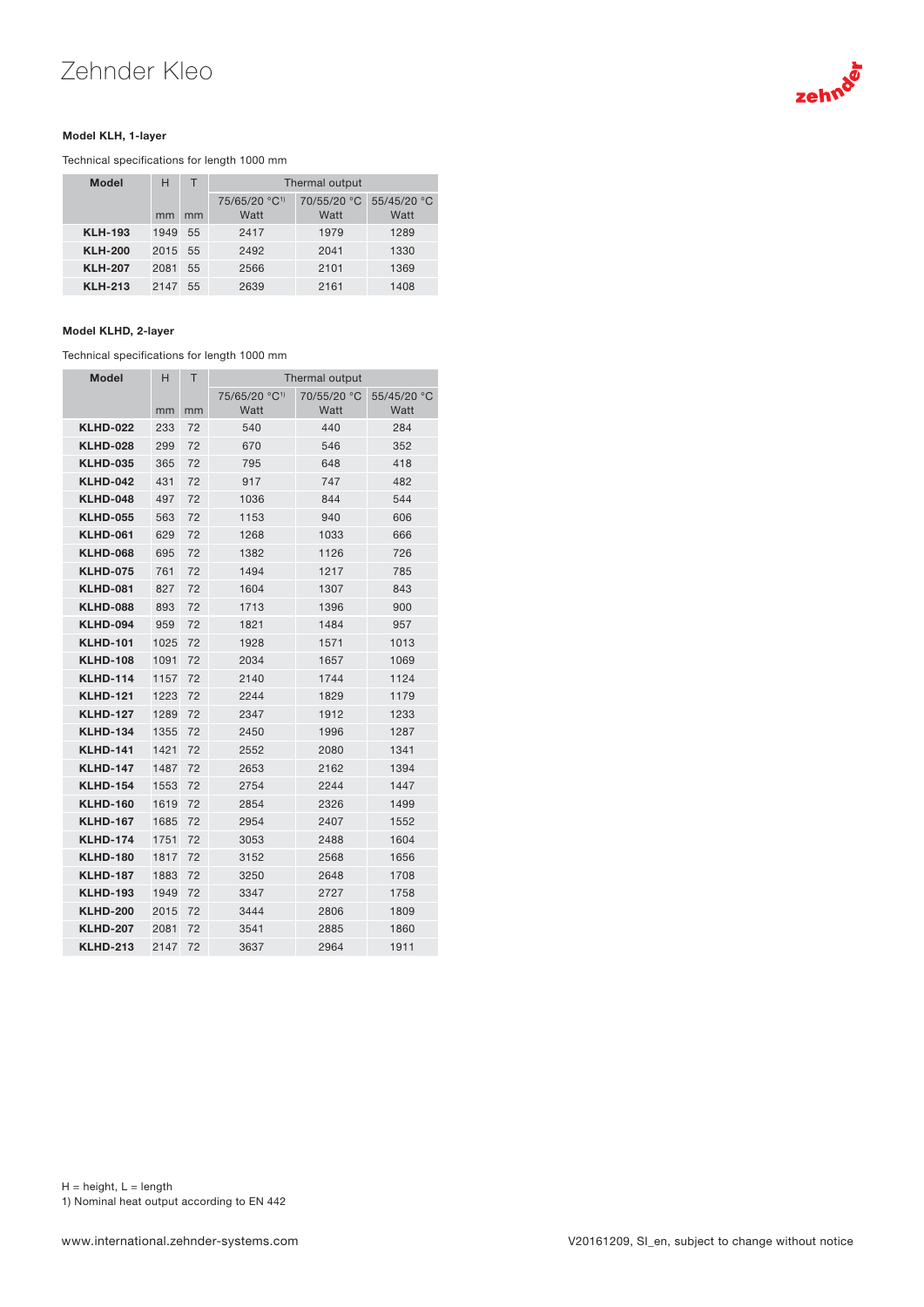# Zehnder Kleo

#### Model overview





Model vertical single-layer Model vertical double-layer

### Model KLV, 1-layer and model KLVD, 2-layer

Technical specifications per element, 1-layer

| Model          | H<br>mm | T<br>mm | Thermal output                    |                     |                     |
|----------------|---------|---------|-----------------------------------|---------------------|---------------------|
|                |         |         | 75/65/20 °C <sup>1)</sup><br>Watt | 70/55/20 °C<br>Watt | 55/45/20 °C<br>Watt |
| <b>KLV-050</b> | 500     | 55      | 22.3                              | 18.1                | 11.7                |
| <b>KLV-060</b> | 600     | 55      | 26.1                              | 21.2                | 13.7                |
| <b>KLV-070</b> | 700     | 55      | 29.9                              | 24.3                | 15.7                |
| <b>KLV-080</b> | 800     | 55      | 33.7                              | 27.4                | 17.6                |
| <b>KLV-090</b> | 900     | 55      | 37.4                              | 30.4                | 19.5                |
| <b>KLV-100</b> | 1000    | 55      | 41.1                              | 33.4                | 21.4                |
| <b>KLV-110</b> | 1100    | 55      | 44.8                              | 36.4                | 23.4                |
| <b>KLV-120</b> | 1200    | 55      | 48.5                              | 39.4                | 25.3                |
| <b>KLV-150</b> | 1500    | 55      | 59.4                              | 48.3                | 31.0                |
| <b>KLV-180</b> | 1800    | 55      | 70.2                              | 57.0                | 36.5                |
| <b>KLV-200</b> | 2000    | 55      | 77.5                              | 62.9                | 40.3                |
| <b>KLV-220</b> | 2200    | 55      | 84.7                              | 68.7                | 44.0                |
| <b>KLV-250</b> | 2500    | 55      | 95.6                              | 77.6                | 49.7                |
| <b>KLV-280</b> | 2800    | 55      | 107                               | 86.7                | 55.3                |
| <b>KLV-300</b> | 3000    | 55      | 114                               | 92.4                | 58.9                |

#### Technical specifications per element, 2-layer

| <b>Model</b>    | H    | Τ  | Thermal output            |             |             |
|-----------------|------|----|---------------------------|-------------|-------------|
|                 |      |    | 75/65/20 °C <sup>1)</sup> | 70/55/20 °C | 55/45/20 °C |
|                 | mm   | mm | Watt                      | Watt        | Watt        |
| <b>KLVD-050</b> | 500  | 72 | 34.3                      | 27.8        | 17.8        |
| <b>KLVD-060</b> | 600  | 72 | 40.4                      | 32.8        | 21.0        |
| <b>KLVD-070</b> | 700  | 72 | 46.4                      | 37.6        | 24.1        |
| <b>KLVD-080</b> | 800  | 72 | 52.3                      | 42.4        | 27.2        |
| <b>KLVD-090</b> | 900  | 72 | 58.1                      | 47.1        | 30.2        |
| <b>KLVD-100</b> | 1000 | 72 | 63.8                      | 51.9        | 33.3        |
| <b>KLVD-110</b> | 1100 | 72 | 69.4                      | 56.4        | 36.2        |
| <b>KLVD-120</b> | 1200 | 72 | 74.9                      | 60.9        | 39.1        |
| <b>KLVD-150</b> | 1500 | 72 | 91.0                      | 74.0        | 47.5        |
| <b>KLVD-180</b> | 1800 | 72 | 106                       | 86.2        | 55.4        |
| <b>KLVD-200</b> | 2000 | 72 | 116                       | 94.3        | 60.6        |
| <b>KLVD-220</b> | 2200 | 72 | 126                       | 103         | 66.2        |
| <b>KLVD-250</b> | 2500 | 72 | 140                       | 114         | 73.5        |
| <b>KLVD-280</b> | 2800 | 72 | 153                       | 124         | 79.1        |
| <b>KLVD-300</b> | 3000 | 72 | 162                       | 131         | 83.8        |

 $H =$  height,  $L =$  length 1) Nominal heat output according to EN 442